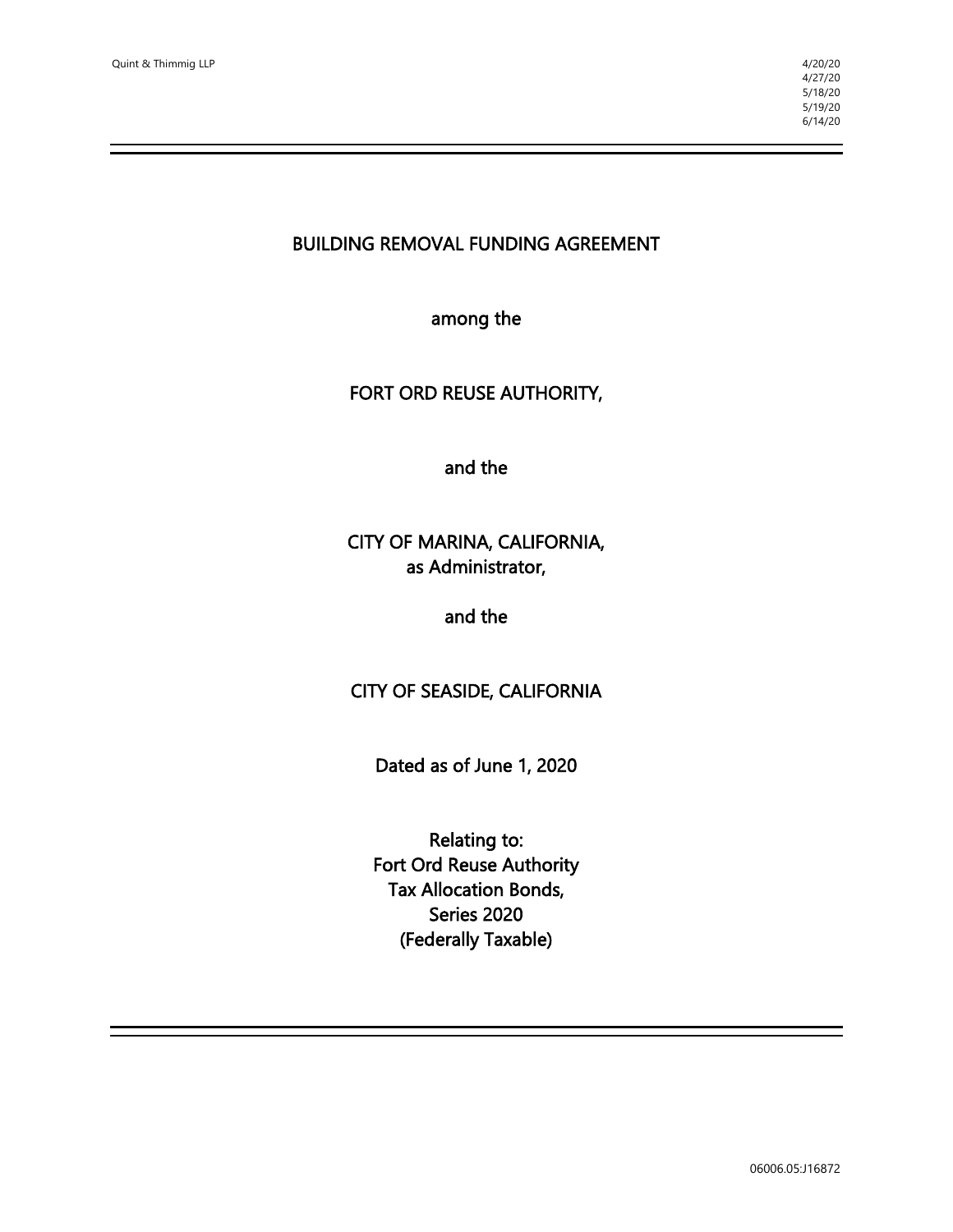# **TABLE OF CONTENTS**

| 2.  |                                                                                                              |  |
|-----|--------------------------------------------------------------------------------------------------------------|--|
| 3.  |                                                                                                              |  |
| 4.  |                                                                                                              |  |
| 5.  |                                                                                                              |  |
| 6.  |                                                                                                              |  |
| 7.  |                                                                                                              |  |
| 8.  |                                                                                                              |  |
| 9.  |                                                                                                              |  |
| 10. |                                                                                                              |  |
| 11. |                                                                                                              |  |
| 12. |                                                                                                              |  |
| 13. |                                                                                                              |  |
| 14. |                                                                                                              |  |
| 15. |                                                                                                              |  |
| 16. | Severability<br>Soverning Law<br>5<br>No Third Party Beneficiaries<br>Sounterparts<br>5<br>Counterparts<br>6 |  |
| 17. |                                                                                                              |  |

EXHIBIT A - BUILDING REMOVAL COSTS AND RELATED PARCELS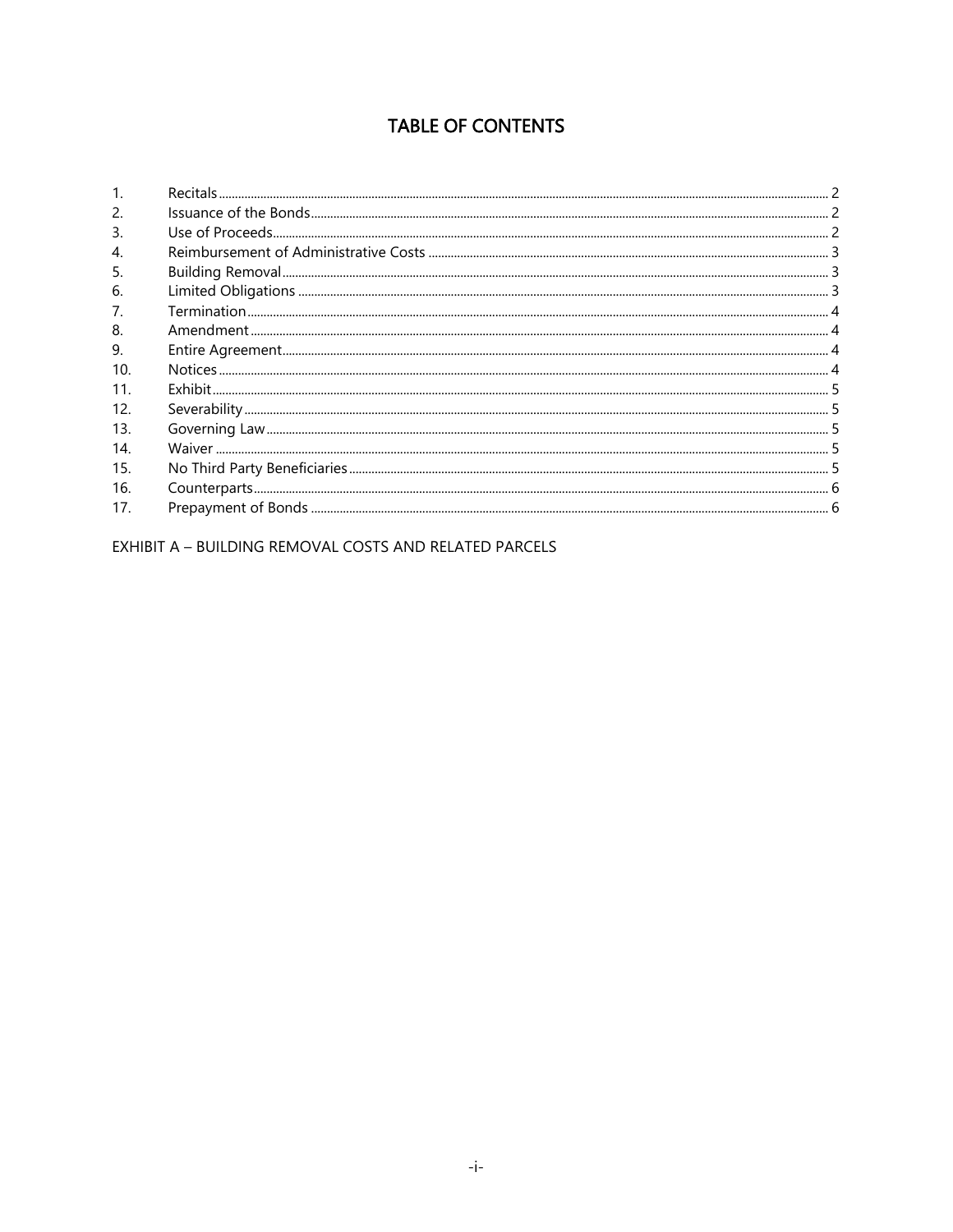#### BUILDING REMOVAL FUNDING AGREEMENT

THIS BUILDING REMOVAL FUNDING AGREEMENT (the "Agreement"), dated as of June 1, 2020, is by and among the FORT ORD REUSE AUTHORITY (the "Authority"), the CITY OF MARINA, CALIFORNIA, as Administrator (the "Administrator") and the CITY OF SEASIDE, CALIFORNIA (the "Funding Recipient"), and is related to use by the Funding Recipient of proceeds of the Fort Ord Reuse Authority Tax Allocation Bonds, Series 2020 (Federally Taxable) (the "Bonds").

# $RECIIALS:$

WHEREAS, the Authority is issuing the Bonds pursuant to an Indenture of Trust, dated as of June 1, 2020 (the "Indenture"), by and among the Authority, the Administrator and U.S. Bank National Association, as trustee (the "Trustee") in order to fund Building Removal Costs of Building Removal to be undertaken by the Local Agencies, as such capitalized terms are defined in the Indenture; and

WHEREAS, the Funding Recipient is one of the Local Agencies, and the Indenture provides for the deposit of \$6,424,384.36 of the proceeds of the Bonds to a Seaside Bond Proceeds Account of a Project Fund held by the Trustee on the date of issuance of the Bonds (the "Closing Date") as set forth in Section 3.02(a)(vi) of the Indenture, and to the Seaside Bond Proceeds Account of the Project Fund held by the Trustee following the Closing Date and payment of the Termination Payment (as defined in the Indenture) as set forth in Section 3.04(c) of the Indenture; and

WHEREAS, pursuant to Section 3.04(b) of the Indenture, the Trustee will remit the amount deposited in the Seaside Bond Proceeds Account to the Funding Recipient on the Closing Date; and pursuant to Section 3.04(c) of the Indenture, the Trustee will remit the amount deposited to the Seaside Bond Proceeds Account pursuant to Section 3.05 of the Indenture to the Funding Recipient promptly following the deposit of funds thereto, in each case to be used by the Funding Recipient as provided in this Agreement; and

WHEREAS, the Authority will be dissolved on June 30, 2020, and the Administrator is entering into this Agreement as assignee of the Authority under the Indenture solely to perform certain limited administrative activities as expressly set forth in the Indenture;

WHEREAS, the Authority, the Administrator and the Funding Recipient now desire to set forth provisions related to the disposition by the Funding Recipient of the amount transferred to it by the Trustee on the Closing Date, and to specify the rights and limited liability of the Administrator hereunder.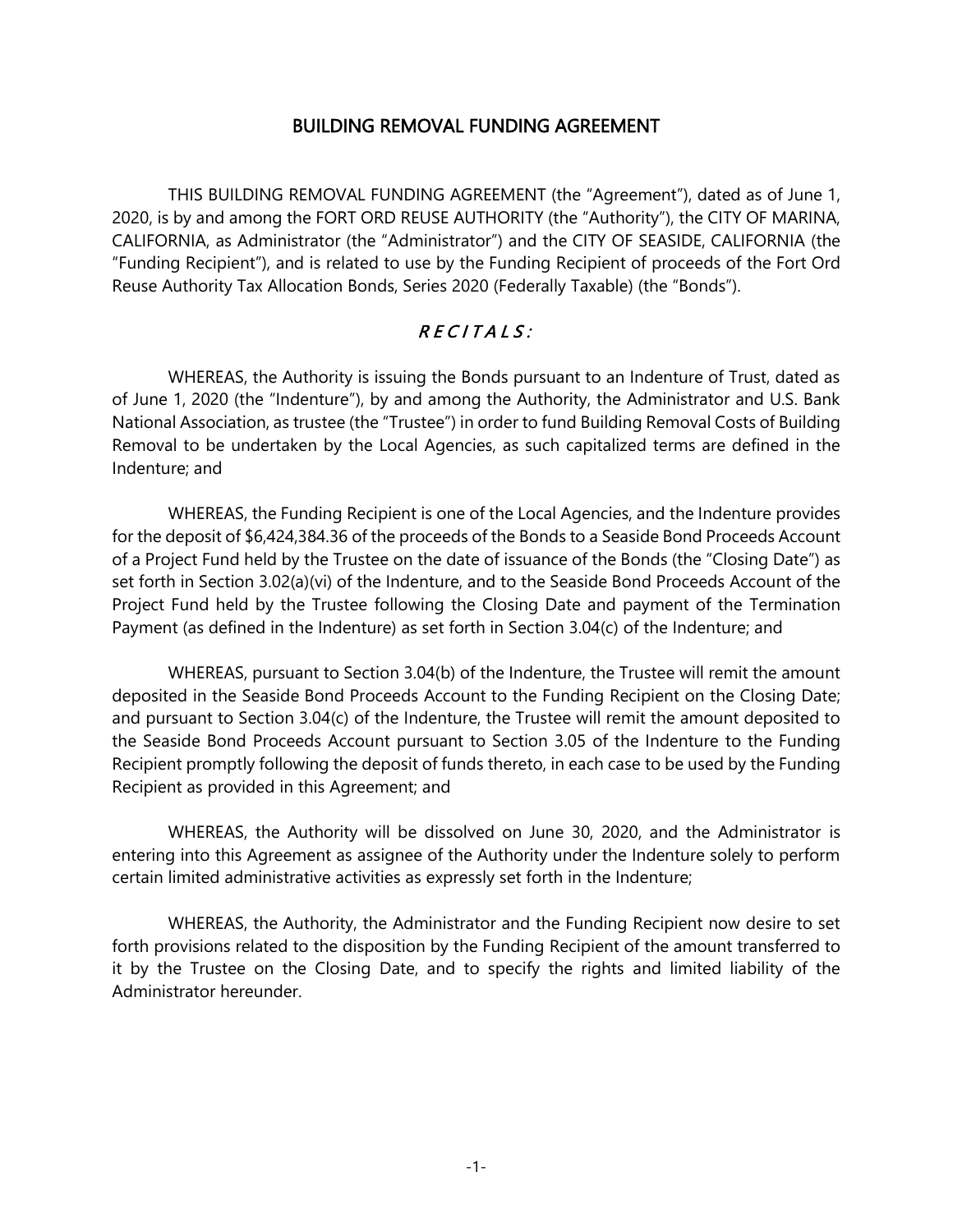# A G R E E M E N T :

NOW, THEREFORE, in consideration of the mutual promises and covenants set forth herein, and for other consideration the receipt and sufficiency of which is hereby acknowledged, the parties hereto do hereby agree as follows:

1. Recitals. Each of the above recitals as applicable to it is true and correct.

2. Issuance of the Bonds. The Authority hereby agrees to (a) issue the Bonds, (b) cause \$6,424,384.36 of the proceeds of the Bonds available to be used by the Local Agencies (as defined in the Indenture) for Building Removal Costs pursuant to Section 3.03(b) of the Indenture to be deposited to the Seaside Bond Proceeds Account under the Indenture, and (c) cause the Trustee to remit the amount deposited to the Seaside Bond Proceeds Account pursuant to Section 3.02 of the Indenture to the Funding Recipient on the Closing Date, and any amount deposited to the Seaside Bond Proceeds Account pursuant to Section 3.02(c) of the Indenture (constituting 50.0% of the funds released from the CalPERS Obligation Fund to the Funding Recipient and the City of Marina (after payment of the Termination Payment) to be remitted to the Funding Recipient as provided in Section 3.04(c) of the Indenture. Notwithstanding the foregoing, this Agreement shall be null and void ab initio if for any reason whatsoever the Authority does not perform its obligations under the preceding sentence prior to its dissolution, and no damages or liability whatsoever shall arise or be incurred by the Authority as a consequence of its failure to perform such obligations. In no event shall the Funding Recipient have a right to compel the issuance of the Bonds.

The Funding Recipient hereby advises that its wire transfer instructions for the transfer of funds provided for in clause (c) of the first sentence of the preceding paragraph will be provided by the Funding Recipient to the Authority, the Administrator and the Trustee prior to the Closing Date for the Bonds.

3. Use of Proceeds. The Funding Recipient hereby agrees to establish an account on its books and records (referred to in this Agreement as the "Building Removal Account") in order to account for its use of the proceeds of the Bonds remitted to it as described in clause (c) of the first sentence of Section 2. Amounts deposited to the Building Removal Account may be comingled with other monies of the Funding Recipient for investment purposes, but the Funding Recipient shall at all times maintain records as to the funds in the Building Removal Account and the investment earnings thereon as provided below.

The Funding Recipient agrees that amounts withdrawn from the Building Removal Account will be used solely to pay costs of the Building Removal Costs, as described in Exhibit A hereto then due and payable by the Funding Recipient, or that have otherwise theretofore been paid by the Funding Recipient after the date of this Agreement. In no event shall the Authority or the Administrator have any responsibility for the use by the Funding Recipient of amounts disbursed from the Building Removal Account, or any Building Removal activities of the Funding Recipient, or for any Building Removal Costs incurred by the Funding Recipient.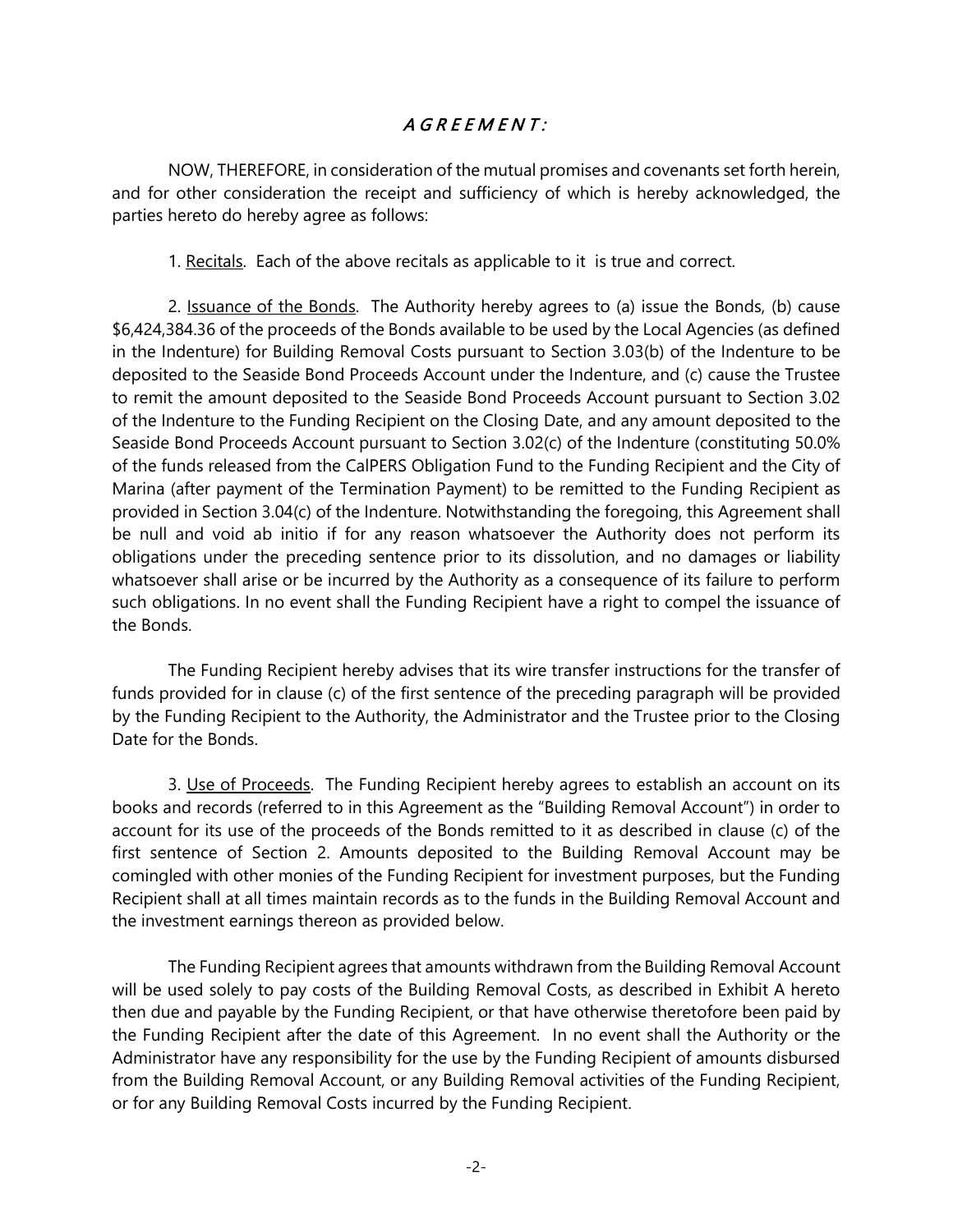The Funding Recipient shall have the sole right to direct the investment of the amounts on deposit in the Building Removal Account. While the Funding Recipient shall have no obligation or liability with respect to any such investment, including any losses with respect thereto, any investment earnings on funds in the Building Removal Account shall be credited to such account and used solely for the purposes thereof as provided in this Section 3.

The Funding Recipient agrees to maintain accounting records relating to the use of amounts disbursed to or upon its order from the Building Removal Account in accordance with Funding Recipient's accounting procedures for similar funds. The Funding Recipient will, upon written request, provide the Authority or the Administrator, whichever requests the same, complete copies of the Funding Recipient's records related to such disbursements.

In the event that the Funding Recipient determines in its sole discretion that it has funds in the Building Removal Account that it will not expend on Building Removal Costs, it shall remit such amount to the Trustee for deposit in the Surplus Account under the Indenture for disposition from the Surplus Account as provided in the Indenture.

Neither the Authority nor the Administrator shall have any liability or responsibility whatsoever with respect to any Building Removal activities of the Funding Recipient or any Building Removal Costs or other costs incurred for any reason by the Funding Recipient. The Funding Recipient hereby agrees to hold the Authority and the Administrator harmless with respect to any claim by any entity in opposition to the provisions of the preceding sentence.

4. Reimbursement of Administrative Costs. The Funding Recipient hereby agrees to pay, other than from amounts in the Building Removal Account, any and all costs with respect to its review, execution and performance of this Agreement. Neither the Authority nor the Administrator shall have any obligation to pay any costs of the Funding Recipient incurred by it in connection with this Agreement or the Building Removal activities of the Funding Recipient.

Costs of the Authority and the Administrator with respect to this Agreement (a) incurred on or before the Closing Date, shall be Costs of Issuance to be paid from the Costs of Issuance Fund under the Indenture; (b) incurred from and after the Closing Date shall be Administrative Expenses to be paid from the Administrative Expense Fund under the Indenture (as such capitalized terms used in the preceding clauses (a) and (b) are defined in the Indenture); and the Funding Recipient shall have no responsibility to pay any such costs. The Funding Recipient shall have no responsibility to pay any costs of the Authority or the Administrator incurred by them with respect to the Indenture for the repayment or the administration of the Bonds.

5. Building Removal. The Funding Recipient shall have sole responsibility for all of its Building Removal activities..

6. Limited Obligations. All obligations of the Authority under and pursuant to this Agreement shall be limited to those specified in the first sentence of Section 2, subject in any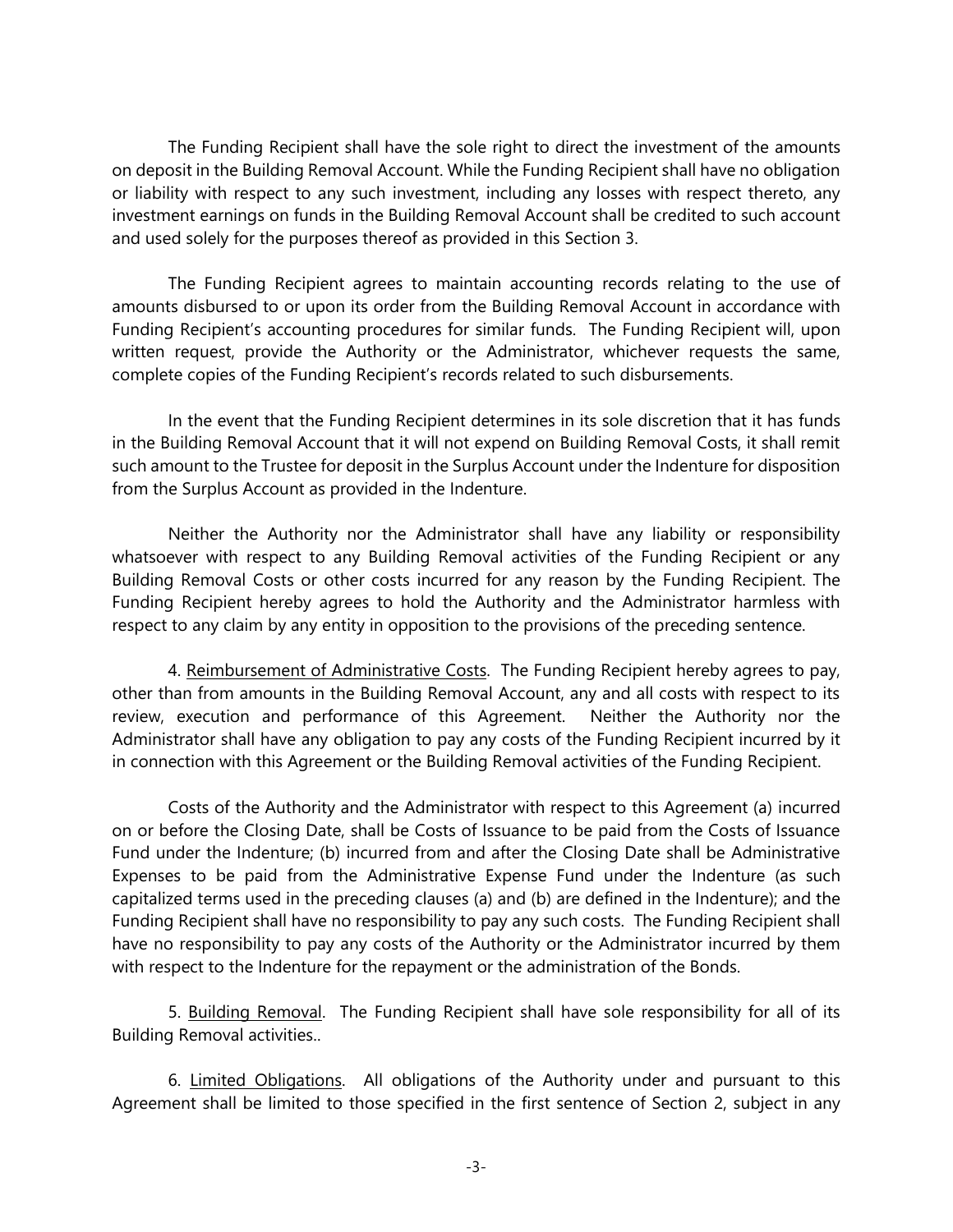event to the provisions of the second sentence of Section 2. No Boardmember, officer or employee of the Authority shall in any event be personally liable hereunder. Following any deposit of Bond proceeds in the Building Removal Account as provided in Section 3 above, the Authority shall have no liability with respect to the handling or the investment of such funds by the Funding Recipient, or the disposition of such funds by the Funding Recipient.

The only obligations of the Funding Recipient hereunder shall be to expend amounts in Building Removal Account for Building Removal Costs, and to maintain records as to the use of the amounts withdrawn from the Building Removal Account. If, for any reason whatsoever, there are insufficient funds in the Building Removal Account to pay all of the Building Removal Costs of the Funding Recipient, none of the Funding Recipient, the Authority or the Administrator shall have any obligation under this Agreement to fund any such shortfall. If the Funding Recipient shall fail to perform any of its obligations hereunder, the sole remedy of the Authority or the Administrator shall be the commencement of an action in the Superior Court for specific performance by the Funding Recipient of such obligations. No member of the governing board of the Funding Recipient, or any officer or employee thereof, shall in any event be personally liable hereunder.

The Administrator shall have no obligation or liability to the Funding Recipient or the Authority under this Agreement. It is hereby acknowledged that the sole reason for the Administrator to be a party to this Agreement is to recognize its rights to accounting records of, and to compel performance by, the Funding Recipient hereunder, and to consent to amendments hereto in its sole discretion. In no event shall the Administrator have any liability to the Authority or the Funding Recipient under or by reason of this Agreement, and no Councilmember, officer or employee of the Administrator shall in any event be personally liable hereunder.

7. Termination. This Agreement shall cease to be effective and shall terminate (a) upon the dissolution of the Authority, if the Authority has not issued the Bonds prior to its dissolution, or (b) if not terminated pursuant to clause (a), upon the disbursement by the Funding Recipient of all amounts in the Building Removal Account. Notwithstanding the foregoing, the provisions of the fourth paragraph of Section 3 and the provisions of Section 6 shall survive such termination.

8. Amendment. This Agreement may be amended at any time but only in writing signed by (a) prior to the dissolution of the Authority, the Authority, the Administrator and the Funding Recipient, and (b) after dissolution of the Authority, the Administrator and the Funding Recipient.

9. Entire Agreement. This Agreement contains the entire agreement among the parties with respect to the matters provided for herein and supersedes all prior agreements and negotiations between the parties with respect to the subject matter of this Agreement.

10. Notices. Any notice required or permitted by this Agreement to be given or delivered to another party shall be deemed to have been received when personally delivered or seventytwo hours following deposit of the same in any United States Post Office in California, registered or certified, postage prepaid, addressed as follows: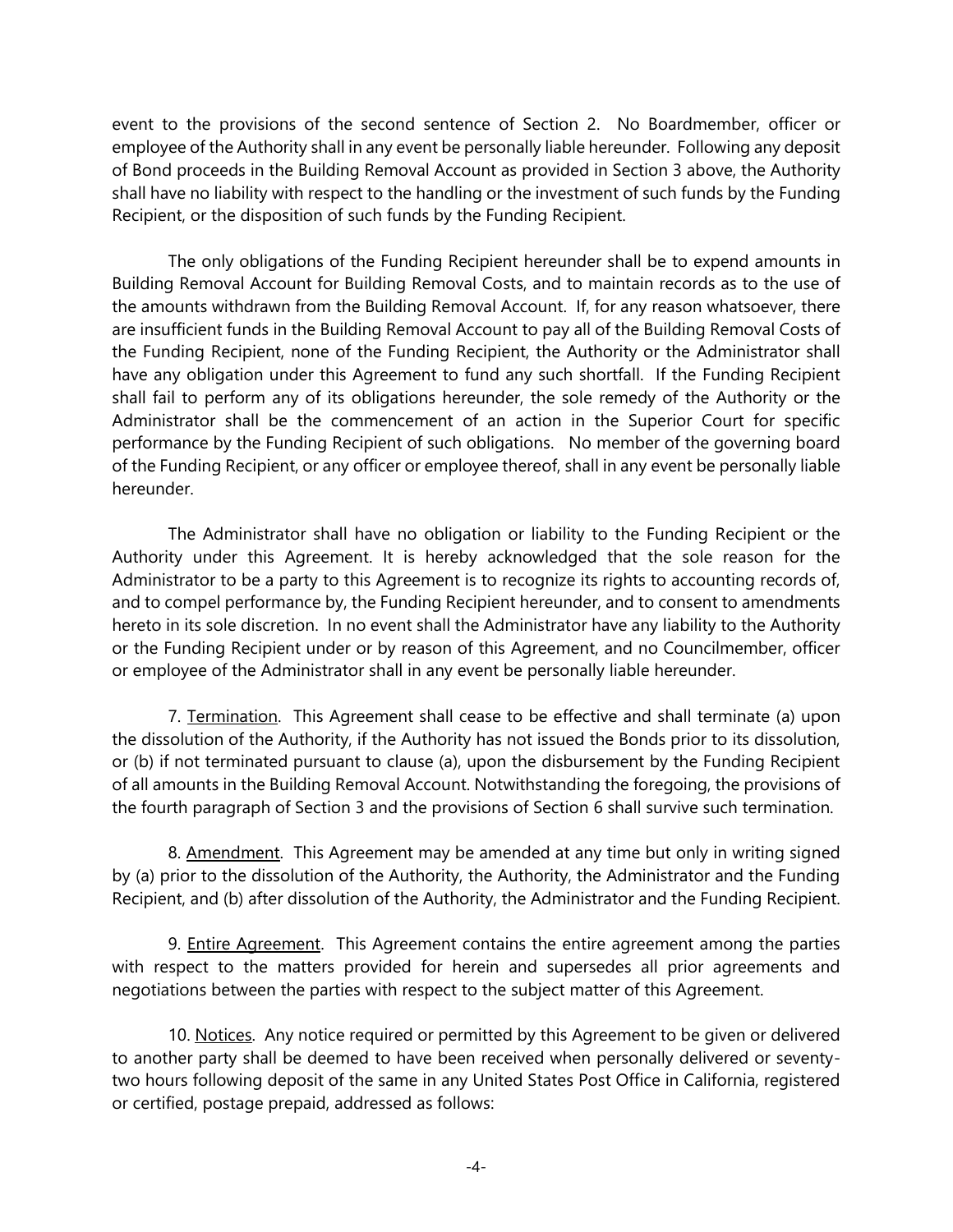| The Authority:            | Fort Ord Reuse Authority<br>920 2 <sup>nd</sup> Avenue, Suite A<br>Marina, California 93933<br>Attention: Executive Officer |
|---------------------------|-----------------------------------------------------------------------------------------------------------------------------|
| Administrator:            | City of Marina<br>211 Hillcrest Avenue<br>Marina, California 93933<br><b>Attention: City Manager</b>                        |
| Funding Recipient:        | City of Seaside<br>440 Harcourt Avenue<br>Seaside, California 93955<br><b>Attention: City Manager</b>                       |
| with a copy via email to: | cityattorney@ci.seaside.ca.us                                                                                               |

A copy of any notice to be given to the Authority hereunder shall be given to the Administrator. Each party may change its address for delivery of notice by delivering written notice of such change of address to the other parties hereto.

11. Exhibit. The exhibit attached hereto is incorporated into this Agreement by this reference.

12. Severability. If any part of this Agreement is held to be illegal or unenforceable by a court of competent jurisdiction, the remainder of this Agreement shall be given effect to the fullest extent reasonably possible.

13. Governing Law. This Agreement and any dispute arising hereunder shall be governed by and interpreted in accordance with the laws of the State of California.

14. Waiver. Failure by a party to insist upon the strict performance of any of the provisions of this Agreement by another party hereto, or the failure by a party to exercise its rights upon the default of another party, shall not constitute a waiver of such party's right to insist and demand strict compliance by such other party with the terms of this Agreement thereafter.

15. No Third Party Beneficiaries. No person or entity (including but not limited to the Trustee or the owners of the Bonds) shall be deemed to be a third party beneficiary hereof, and nothing in this Agreement (either express or implied) is intended to confer upon any person or entity, other than Administrator, the Authority and Funding Recipient, any rights, remedies, obligations or liabilities under or by reason of this Agreement.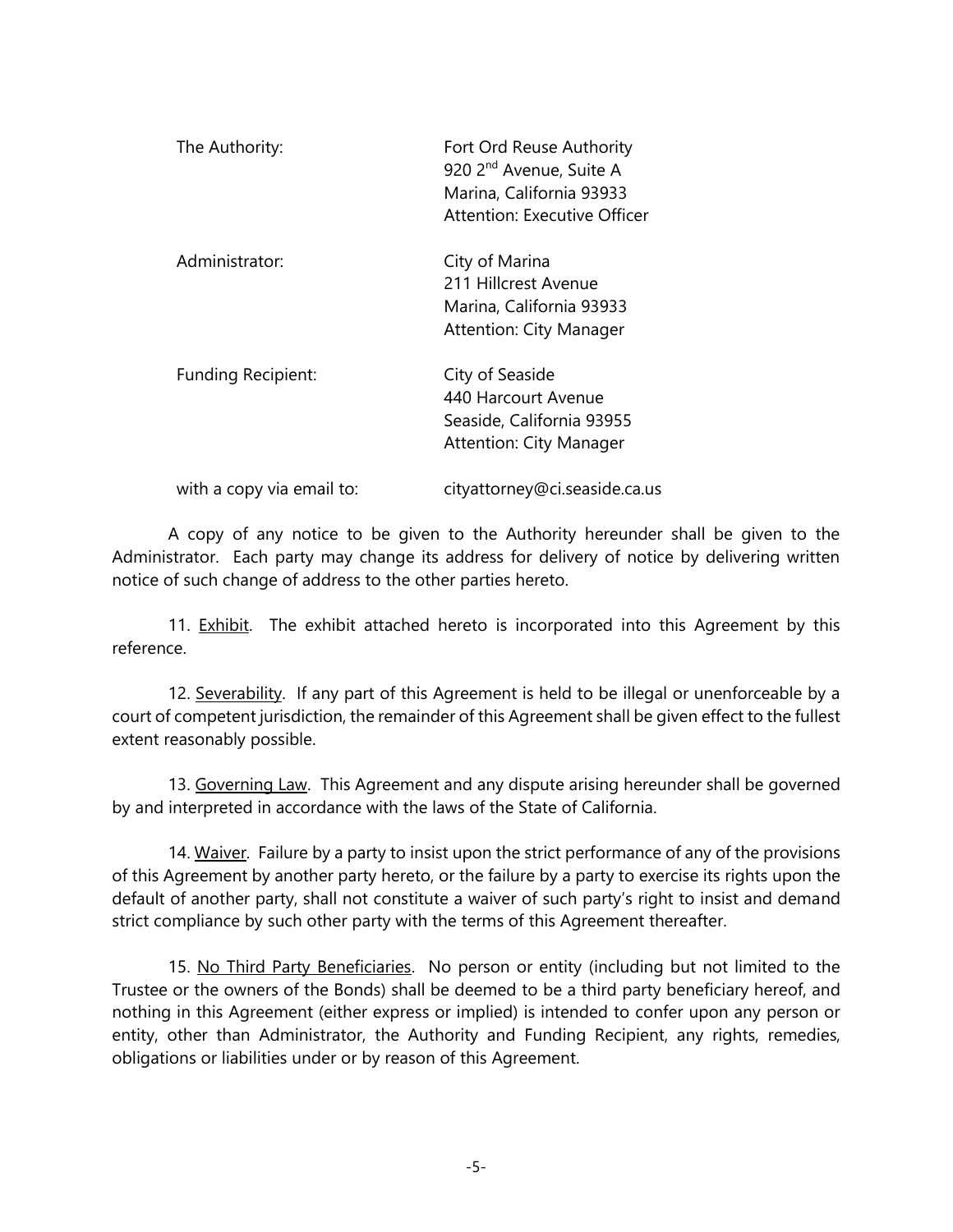16. Counterparts. This Agreement may be executed in counterparts, each of which shall be deemed an original, but all of which shall constitute but one instrument.

17. Prepayment of Bonds. The Funding Recipient hereby agrees to use its best efforts to prevent the Successor Agency to the Redevelopment Agency of the City of Seaside (the "Successor Agency") from redeeming such entities' outstanding Successor Agency to the Redevelopment Agency of the City of Seaside Tax Allocation Refunding Bonds, Series 2014 (the "2014 Bonds") prior to their final stated maturity date of August 1, 2033; provided that this covenant shall not apply to bonds issued by the Successor Agency to (a) refund the 2014 Bonds ("2014 Refunding Bonds"), or (b) refund 2014 Refunding Bonds or refund any subsequent series of refunding bonds related thereto, in each case that have a final stated maturity not earlier than August 1, 2033. To that end, the Funding Recipient agrees to exercise any influence it may have over the Successor Agency or the consultants for the Successor Agency to avoid the early redemption or retirement of the 2014 Bonds except as allowed pursuant to the preceding sentence. The provisions of this Section 17 shall survive any termination of this Agreement.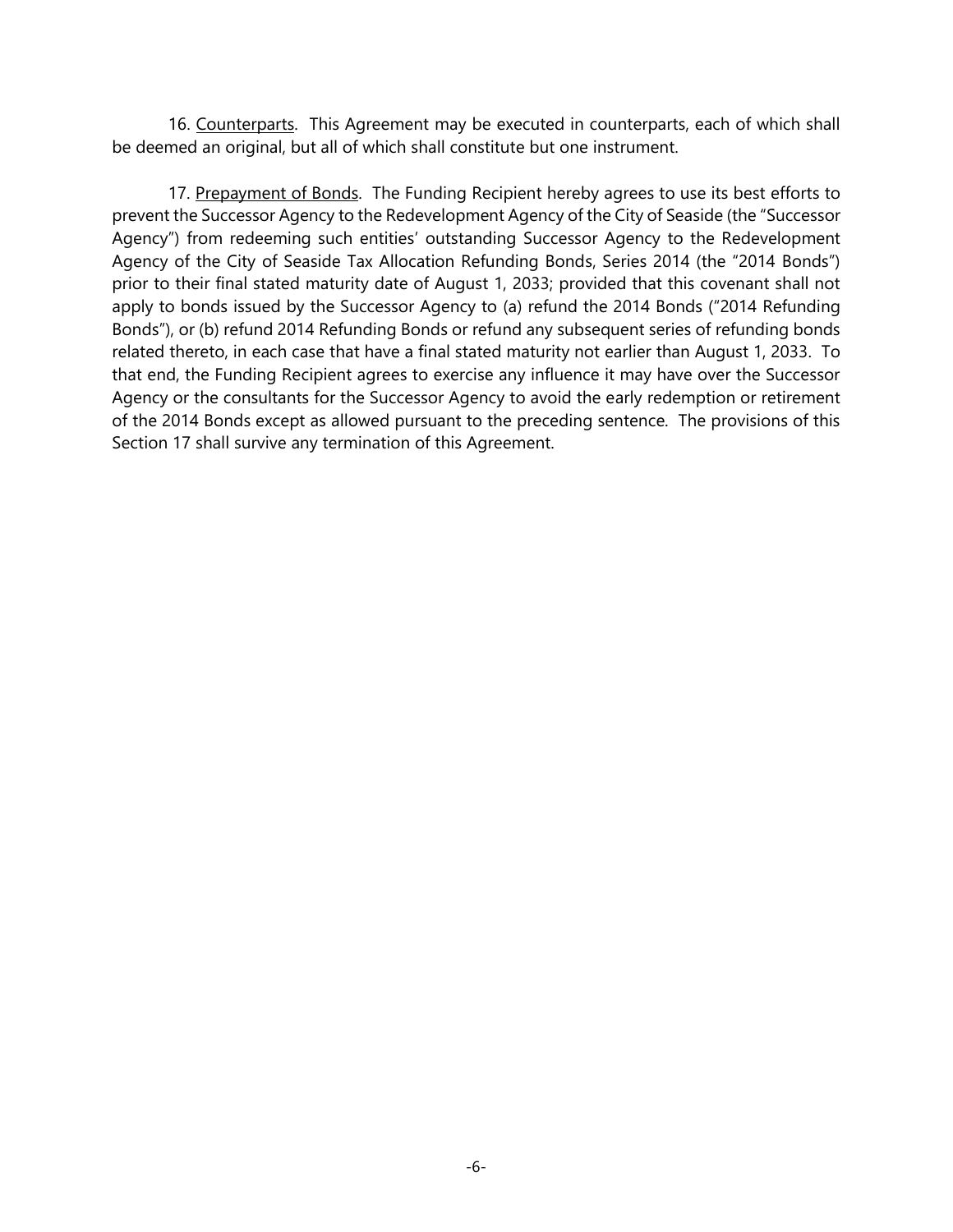IN WITNESS WHEREOF, the parties have executed this Agreement as of the day and year first written above.

#### FORT ORD REUSE AUTHORITY

By:

Joshua Metz, Executive Director

CITY OF MARINA, CALIFORNIA, as Administrator

By:

Layne Long, City Manager

CITY OF SEASIDE, CALIFORNIA

By:

Craig Malin, City Manager

06006.05:J16872